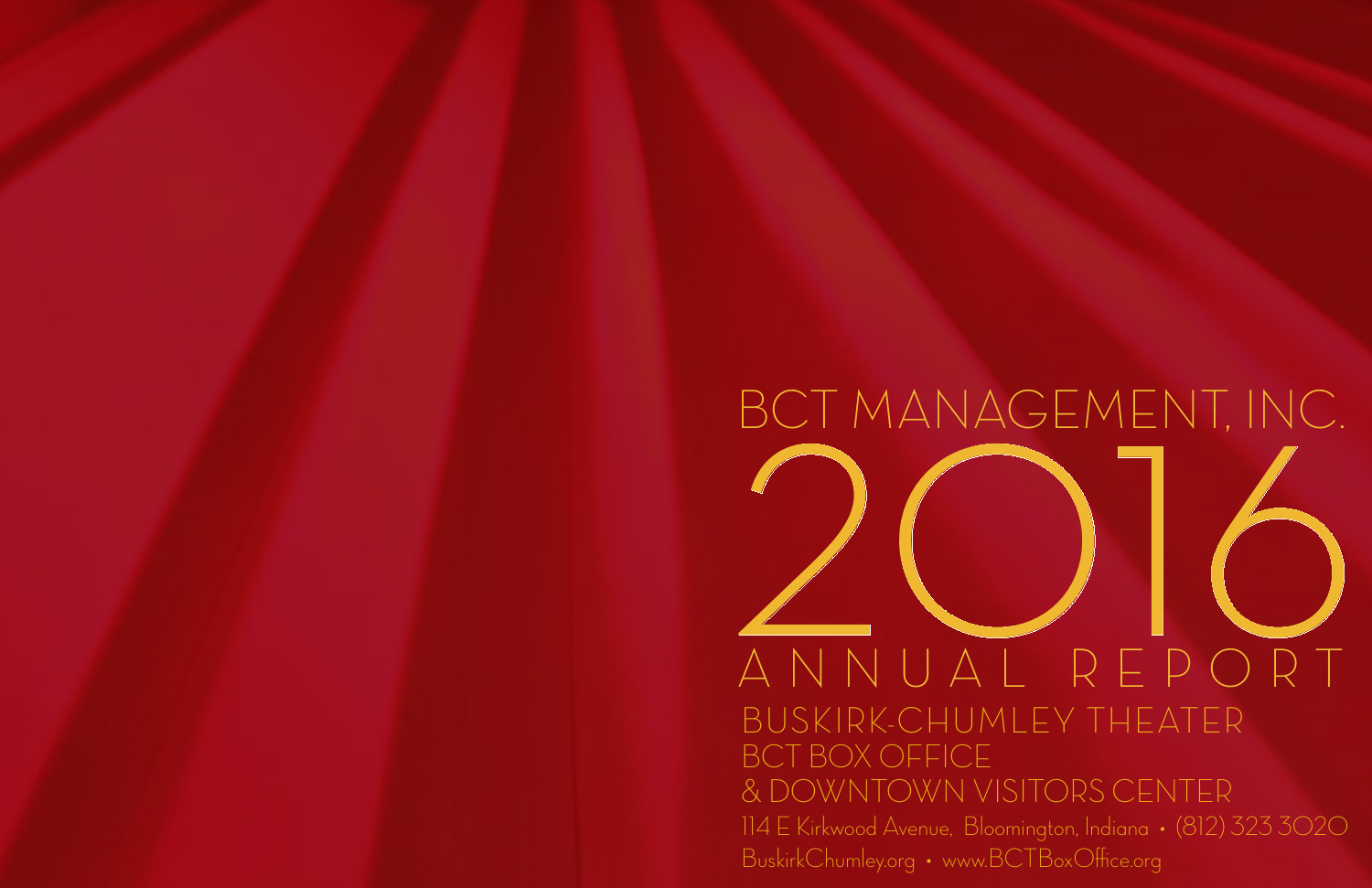

### REACHING OUT

BCT Management, Inc. (BCTM) is proud of the role we play in the development of new arts events and organizations. In 2016:

 • We cheered with Cardinal Stage Company as they celebrated their 10th anniversary season, bringing *Oliver!* to the stage where they launched their very first production, *Our Town,* in 2006.

 • We celebrated the sold-out crowds at the Bloomington Expressive Arts Training (BEAT) performances. BEAT just recently became a presenter at the BCT and immediately packed the house.

 • We squeezed every last person we could into the two sold-out screenings of the Banff Mountain Film Festival and reminisced about the big risk IU Outdoor Adventures took when starting what is now a tremendously popular event.

Building on our experience in helping local producers create successful shows, BCTM held the first annual Arts Start Up workshop in March 2016. Participants pitched new ideas for arts events, workshopped business plans, and ultimately submitted proposals for new events at the BCT. We're proud to bring Bloomington Vaudeville, a showcase for local talent, and Shimmy Con, a Middle Eastern dance performance and regional conference, to the stage in 2017.

Along the way, "BCT Presents" performances continued to reach new audiences, bringing *The Daily Show* comedian Hasan Minhaj's performance of *Homecoming King*, based on his experiences growing up Muslim in America; the Steeldrivers, a Grammy-nominated country bluegrass group; and the double bill of Sweet Honey in the Rock and Ladysmith Black Mumbazo, Grammy-winning artists exploring African and African American culture.

Our strong mix of astounding local performers and internationally-recognized artists has always been the secret to the BCT's success. This was an incredible year for growing new shows and reaching out to new patrons. Thank you to everyone listed in these pages as sponsors and donors; your support made these efforts possible.

Sincerely,

Danielle McClelland Executive Director Buskirk-Chumley Theater/BCT Management, Inc.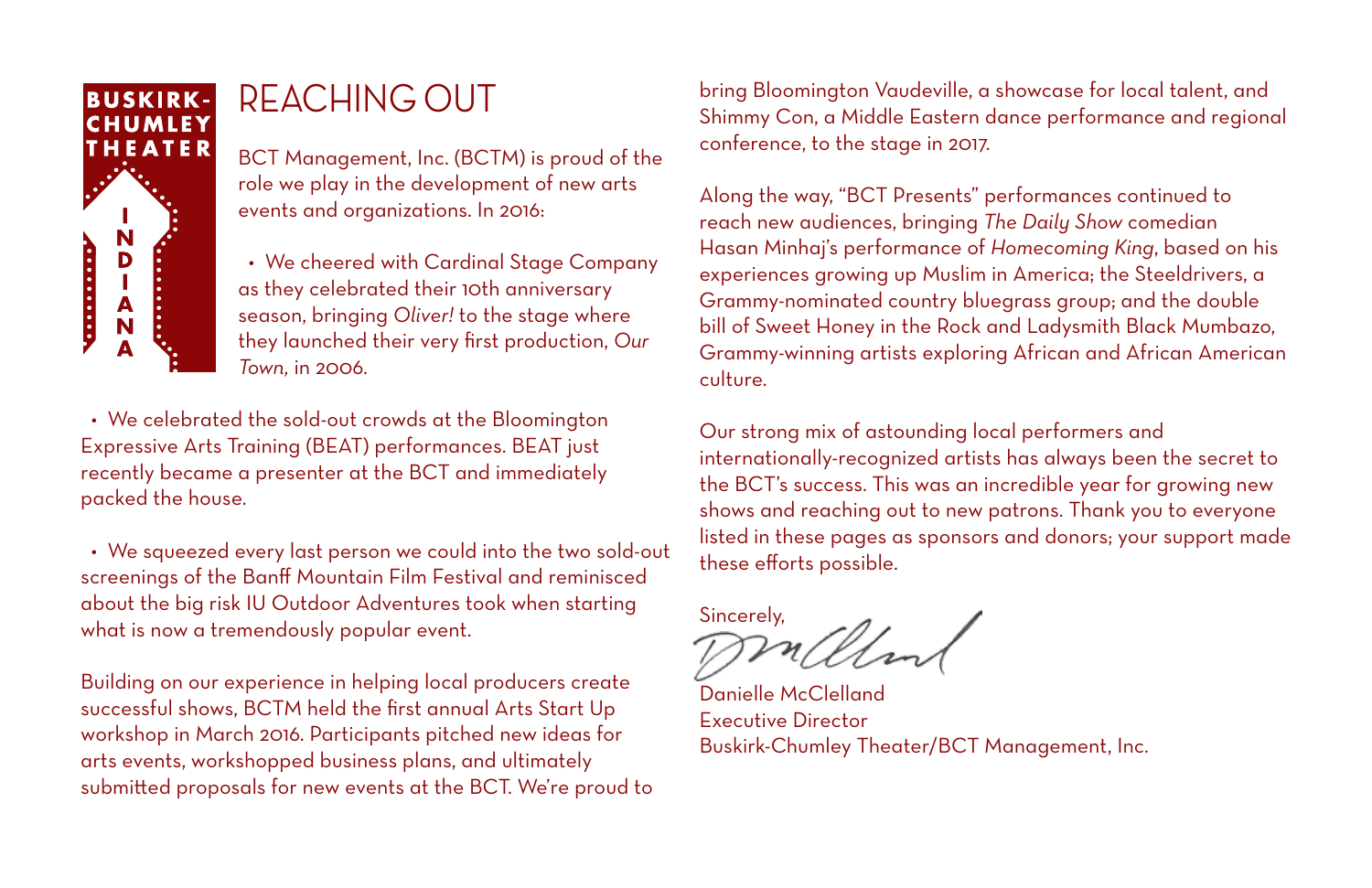### BCT Management, Inc. 2016 Board of Directors

Kevin Robling *President* David Sipes *Vice-President* Shaun McDermott *Treasurer* Cynthia Brubaker Diane Buzzell Paul Daily Catherine Dyar Efrat Feferman Ron Walker

Becky Barrick-Higgins *ex officio*

*We would also like to recognize Rachael Jones McAfee, Paula McDevitt, and Patrick Murphy for their service in 2016 before their departure from the board.*

### BCT Management, Inc. Staff as of December 31, 2016 Taylor Dean, *Concessions* David DeSante, *Interim Technical Director* Debby Ineich*, Concessions* Charlie Jones, *Box Office Co-Manager* Danielle McClelland, *Executive Director* Jovita McCleod, *Box Office Co-Manager* Morgan McGill, *Concessions* Joe McManis*, Office Administrator* Dave Perney, *Maintenance* Ken Simpson*, Custodian* Rebecca Stanze, *Associate Director* Suz Strick, *Box Office Associate* Teri Watkins, *Concessions*

*We would like to recognize Jerry Lewis, Jacob Lish, and Nan Rockey for their service in 2016 before their departure from the staff.*

### 2016 Student Associates

Liza Bartlett Emily Beck Sean Burdette Amy Burgar Matthew Creek Qianqian Dong Amanda Gomez

William Henry Grace Hertz Jung-Yoon Kim Aissa Maese Karrah Martin Melissa Segarra Sara Shurtz

David Silverstein Jessica Smith Anne Stichter Jacob Zorn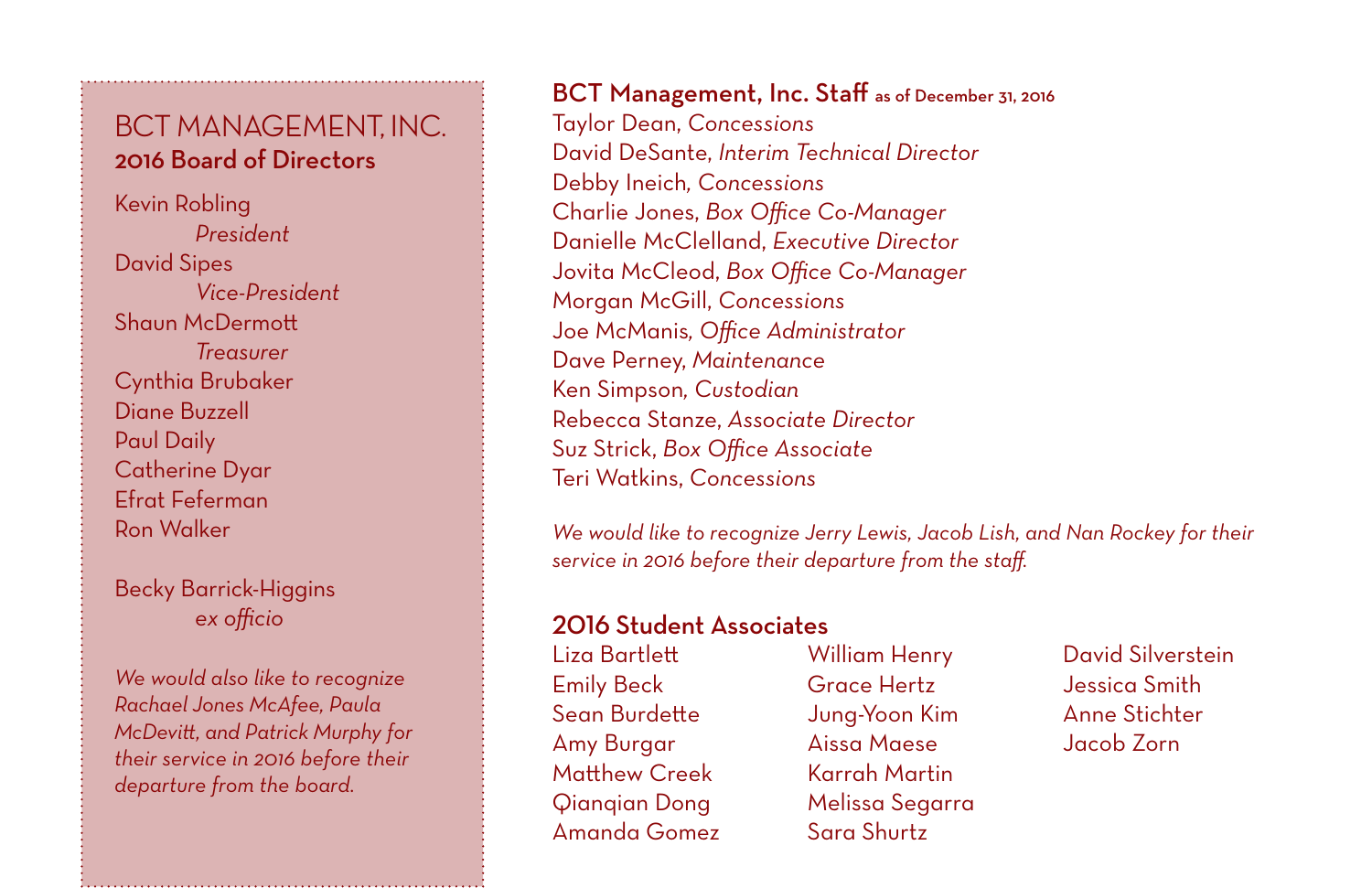#### **SUPPORT AND REVENUE**

| Total Operational Support and Revenue  \$862,809 |  |
|--------------------------------------------------|--|

### **EXPENSES**

|--|--|--|

#### **Net Assets**

### **2016 Financial Report**

REVIEWED BY Blue & Co., LLC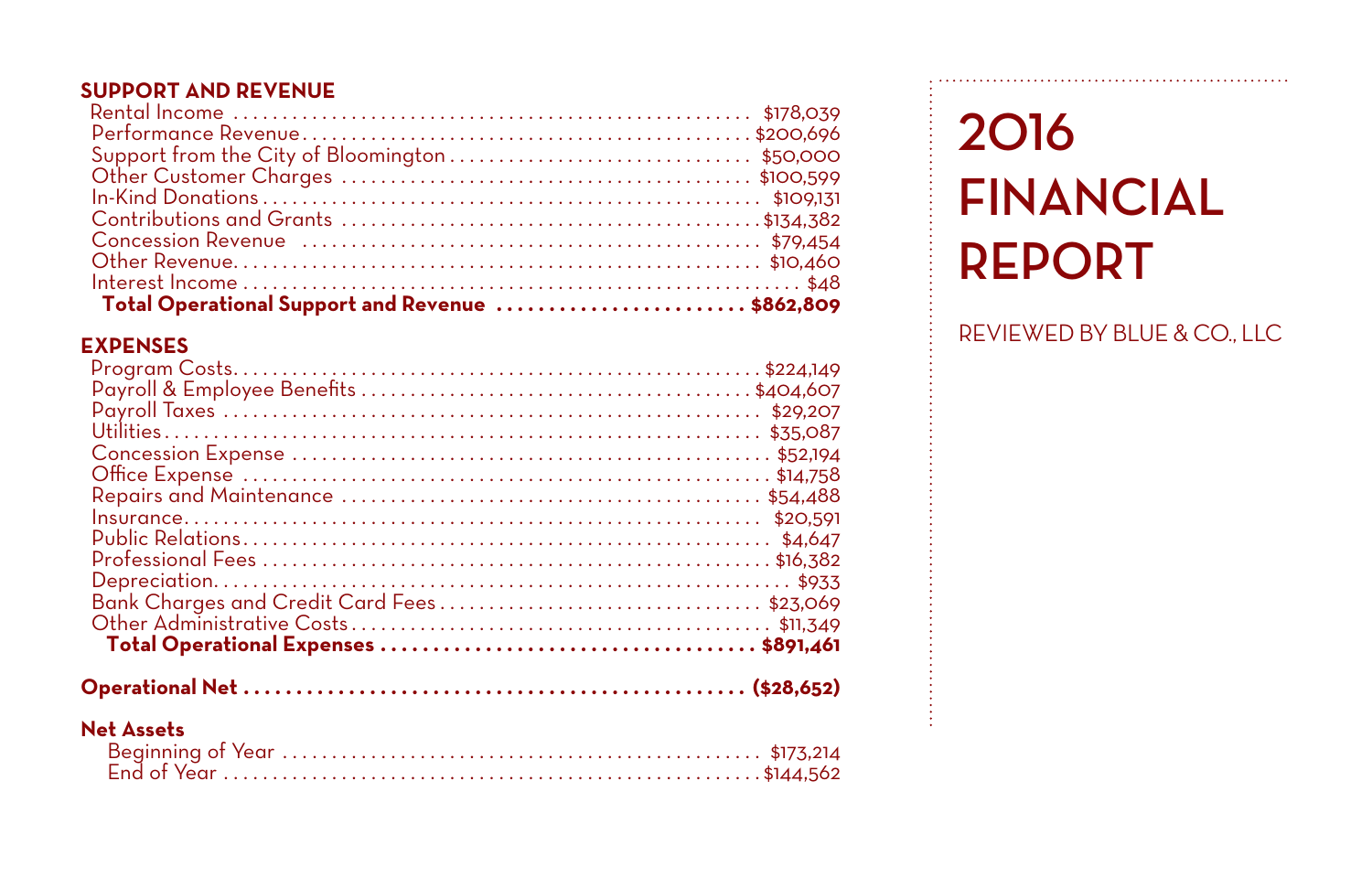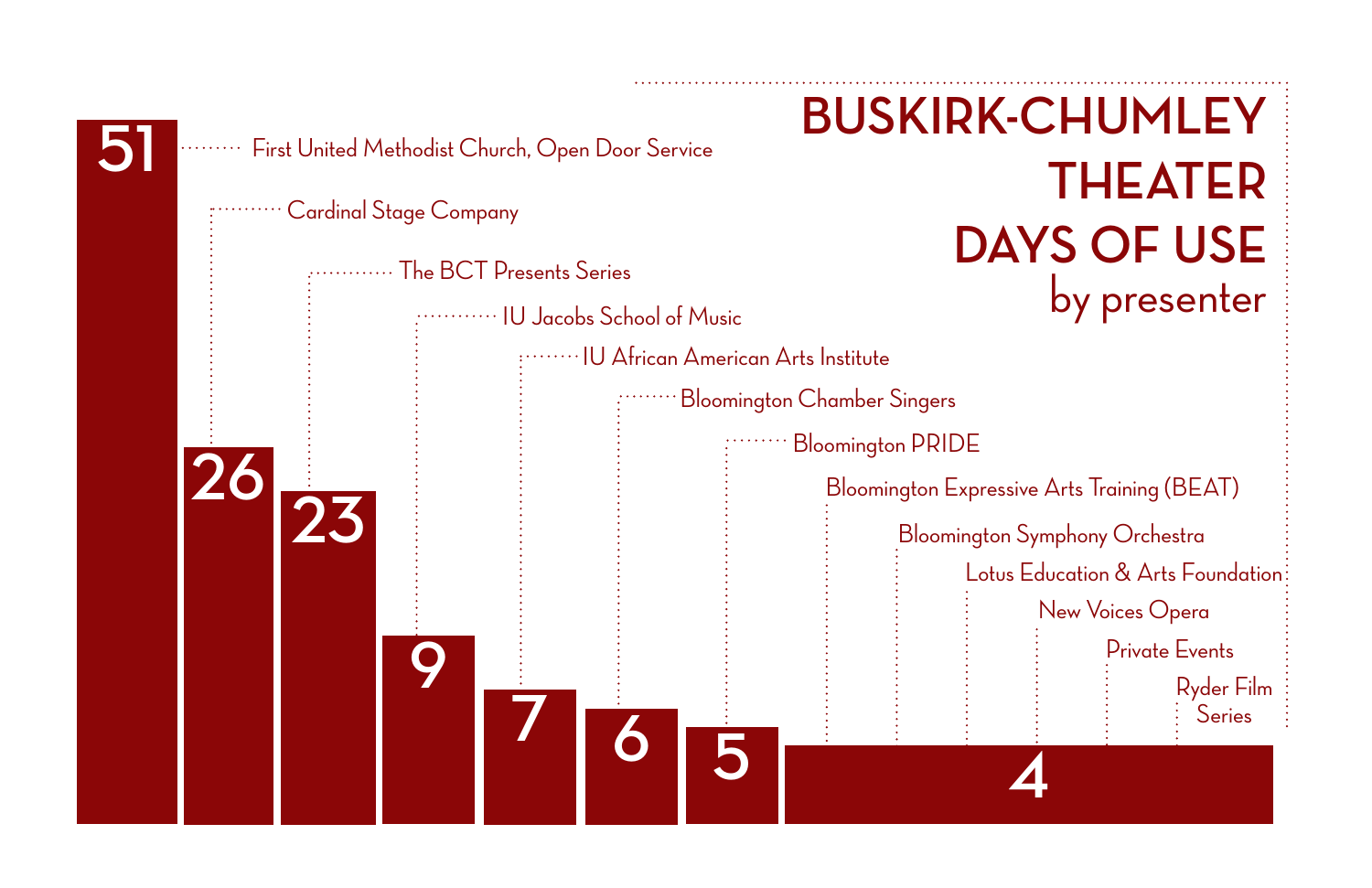### **DAYS OF U** by presenter

City of Bloomington 3 Limestone Comedy Festival, LL C Spirit of '68 Promotions

**312**  $\mathbf 2$ 

Arthur Murray Dance Studio The Dance Center Hoosier Tap Company IU Germanic Studies IU Outdoor Adventures Middle Coast Film Festival Middle Way House One Step Above

Amethyst House Another Round Balalaika & Domra Association Bemused Entertainment

Center for Sustainable Living Community Kitchen of Monroe County Tyler Ferguson Gadabout Film Festival Hip Hop ConnXion Hoosiers for Common Sense Healthcare IU College Arts & Humanities Institute IU Center of Sexual Health Promotion IU Hillel Center IU Media School IU Residential Programs & Services IU Turkish Student Association Lightning Productions The Main Squeeze No Road Entertainment One Pulse Entertainment Prettyboy Entertainment Sounds of Indiana The Stone Age Institute

**1**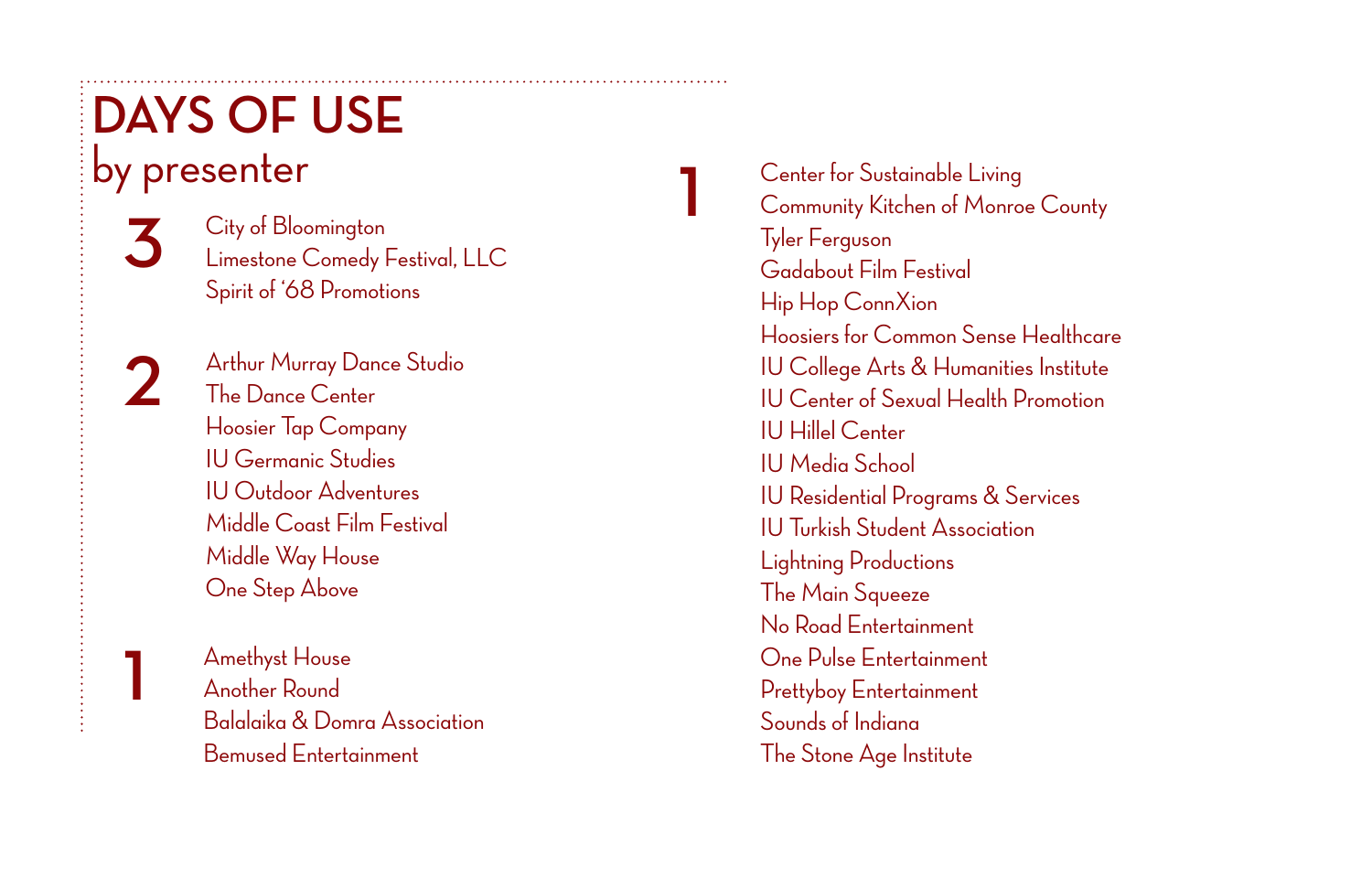| 2016                     | Days       | Attendance        |
|--------------------------|------------|-------------------|
| <b>Total Days of Use</b> | 2O1        | 49,915            |
| Rental                   | 178        | 43,522            |
| <b>BCT</b> Presents      | 23         | 6,393             |
| 2015                     | Days       | <b>Attendance</b> |
| <b>Total Days of Use</b> | 239        | 58,099            |
| Rental                   | <b>220</b> | 52,698            |
| <b>BCT</b> Presents      | 19         | 5,401             |
| 2014                     | Days       | <b>Attendance</b> |
| <b>Total Days of Use</b> | 222        | 59,472            |
| Rental                   | 206        | <b>53,900</b>     |
| <b>BCT</b> Presents      | 16         | 5,572             |
| 2013                     | Days       | <b>Attendance</b> |
| Total Days of Use        | 21O        | 49,763            |
| Rental                   | 188        | 43,031            |
| <b>BCT</b> Presents      | 22         | 6,732             |
| 2012                     | Days       | <b>Attendance</b> |
| <b>Total Days of Use</b> | 238        | 49,573            |
| Rental                   | 215        | 42,974            |
| <b>BCT</b> Presents      | 23         | 6,599             |

## **BUSKIRK-CHUMLEY Theater** USE & ATTENDANCE



artists, Speakers, and Films presented on the bct stage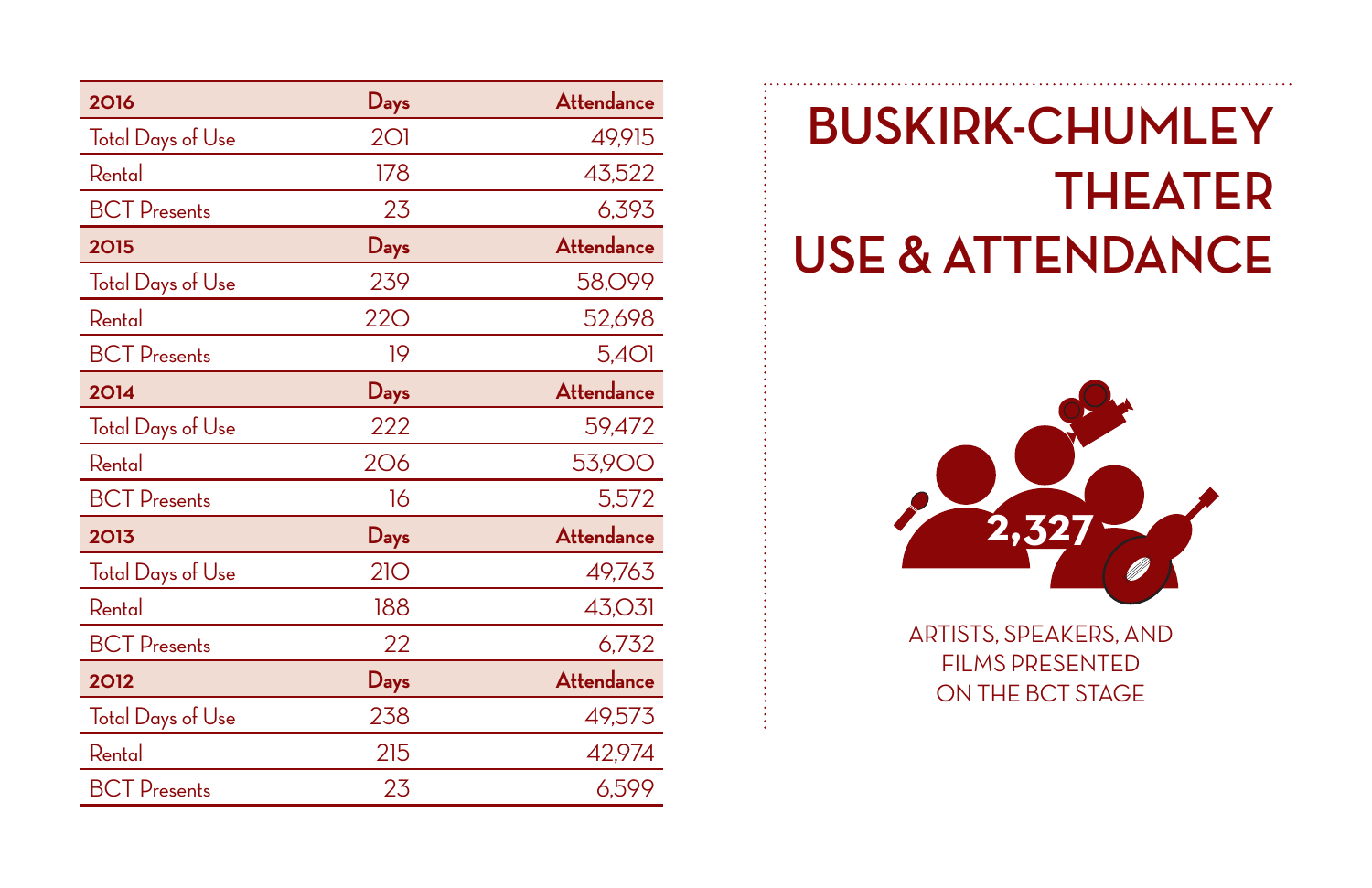### **BCT Box Office Use & Ticket Sales**

#### **YOUR COMMUNITY TICKETS**

The BCT Box Office & Downtown Visitors Center provides an affordable ticketing service for events happening all across the community, from Taste of Bloomington to the Bloomington Playwrights Project. With no "convenience" fees and an informed local staff, this downtown, nonprofit service makes it easy for patrons to access tickets for all types of events!

The BCT staff also provide assistance to hundreds of visitors to downtown Bloomington. Visitors from across the state, country, and world come to Bloomington for business and pleasure, and we work hard to connect them with all that our community has to offer.

**51,924** Ticketed Events at the BCT & Other **VENUES 23** Patrons Served **12,599 46** Promoters Renting the Buskirk-Chumley **THEATED** Promoters Using the BCT Box Office to Promote Events Elsewhere in the **COMMUNITY 229**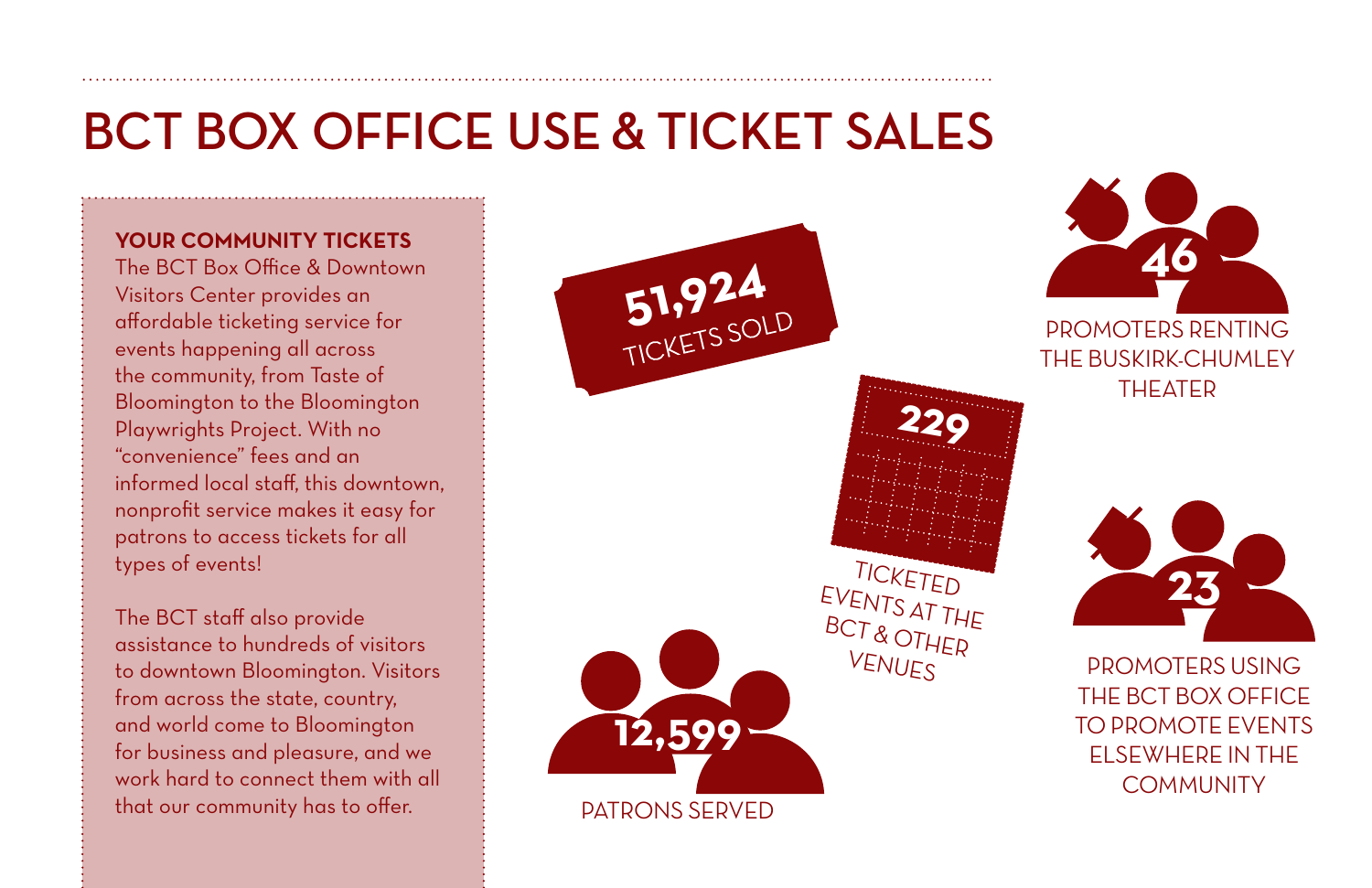### **BCT Box Office promoter Partners**

Promoter partners are individuals, artists, organizations, and companies who provide the community with entertainment and education at local churches, the Monroe County Fairgrounds, the Monroe Convention Center, and many other venues across the county with the help of the ticketing services provided by the BCT Box Office.

Arvin Ingenuity LLC Bloomington Boogies Bloomington Chamber Singers Bloomington Fashion Collective Bloomington Playrights Project City of Bloomington Dept. of Community & Family Resources Commission on the Status of Women

Community Justice & Mediation Center Different Drummer Belly Dancers Ivy Tech John Waldron Arts Center Jewish Theatre of Bloomington Kilimanjaro Education Outreach Kiwanis Club of South Central Indiana Monroe County Autism Foundation Monroe County Branch NAACP

Ryder Film Series Quarryland Men's Chorus Shalom Community Center Solarium Productions Stages Bloomington Stone Belt Taste of Bloomington Vienna Juvenile Sketch Comedy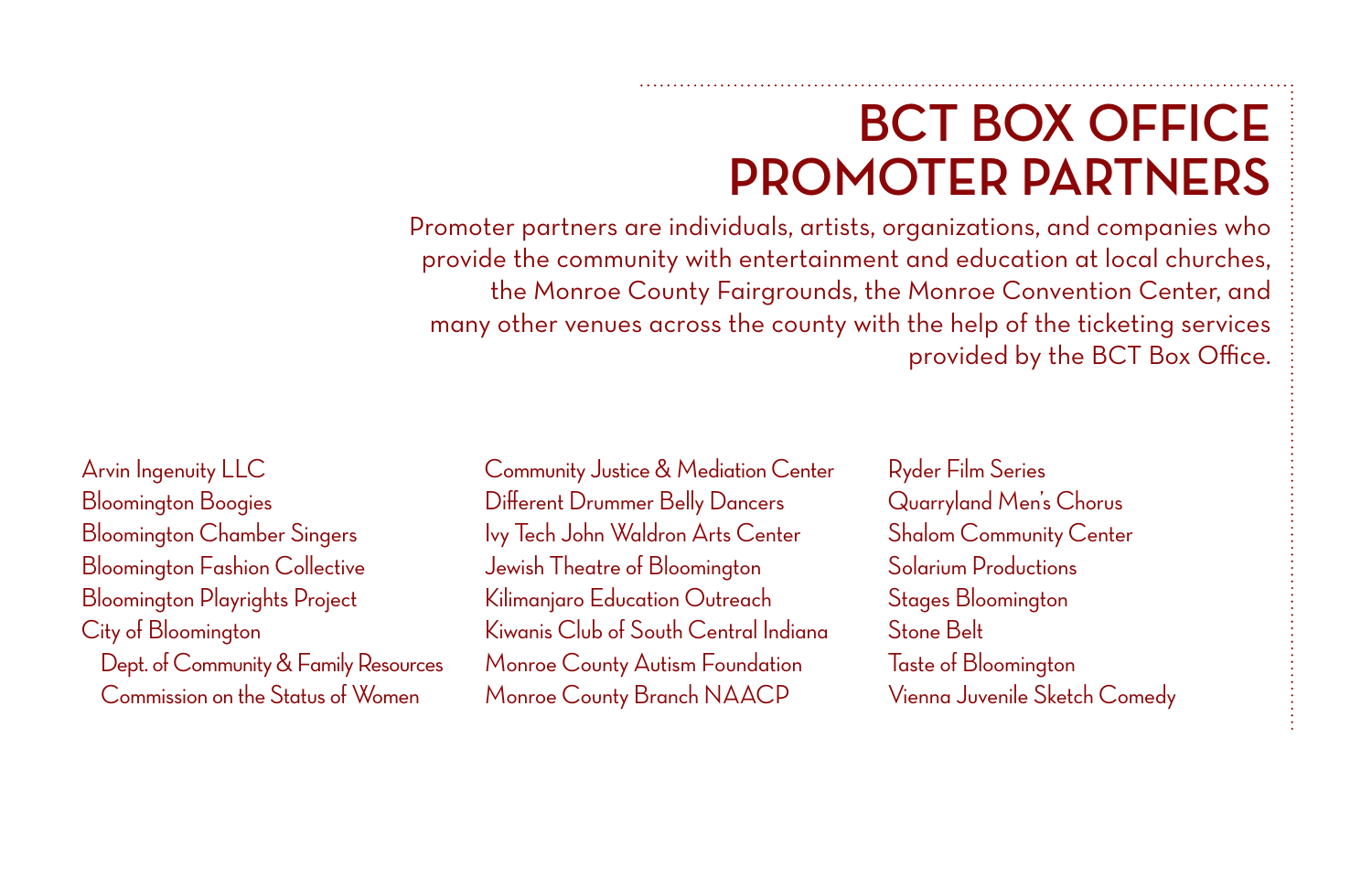### **BCT Box Office patrons**  by address

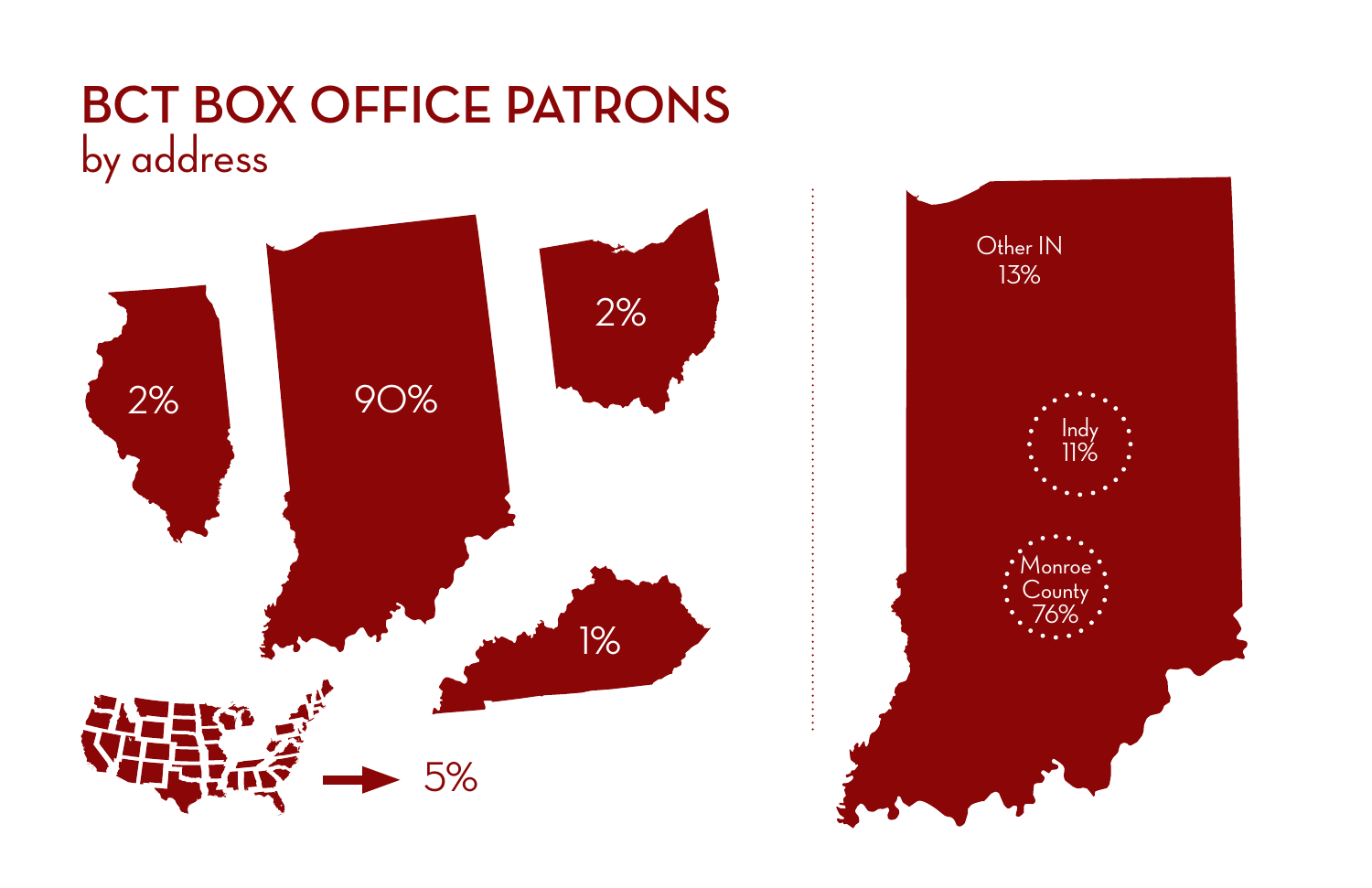# VOLUNTEERS

Without our volunteer ushers, the myriad events at the Buskirk-Chumley Theater would not be possible. Ushers greet patrons as they arrive and wish them a good night as they leave, ensuring that a visit to the theater begins and ends with a smile. Ushers also tear tickets, assist with seating, distribute programs, sell merchandise, and, most importantly, assist patrons in emergencies. Our usher corps shared 3,848 hours of their time with us in 2016, with an average shift of four hours. Our VIP ushers, our most highly-trained and involved volunteers, gave a total of 2,232 hours during the year.

Volunteers also serve on our postering team, which helps spread the word about "BCT Presents" events by crisscrossing the community with stacks of posters. In 2016, this team promoted 19 events and helped raise awareness of the theater in all corners of Monroe County.

#### **VOLUNTEERS OF THE YEAR**

The 2016 *Jim Mahan BCT Volunteer of the Year Award* for outstanding volunteer work was awarded to Bob and Penny Austin.

Bob and Penny are among our most dependable, experienced, and fun volunteers. Their positive attitude and willingness to help wherever they are needed is invaluable. They always fill their roles with confidence and dedication, going above and beyond to help events run smoothly. They are also fun to have around! Bob and Penny both volunteered for more than 20 events in 2016, and we truly appreciate their time and energy.

### **2016 Volunteers By The Numbers**

**173** active volunteers

**172** events with ushers

**6** average # of events worked by each usher

**7** average # of ushers at each event

**34** ushers volunteering 12+ times

**19** ushers volunteering 20+ times

**56** new volunteers trained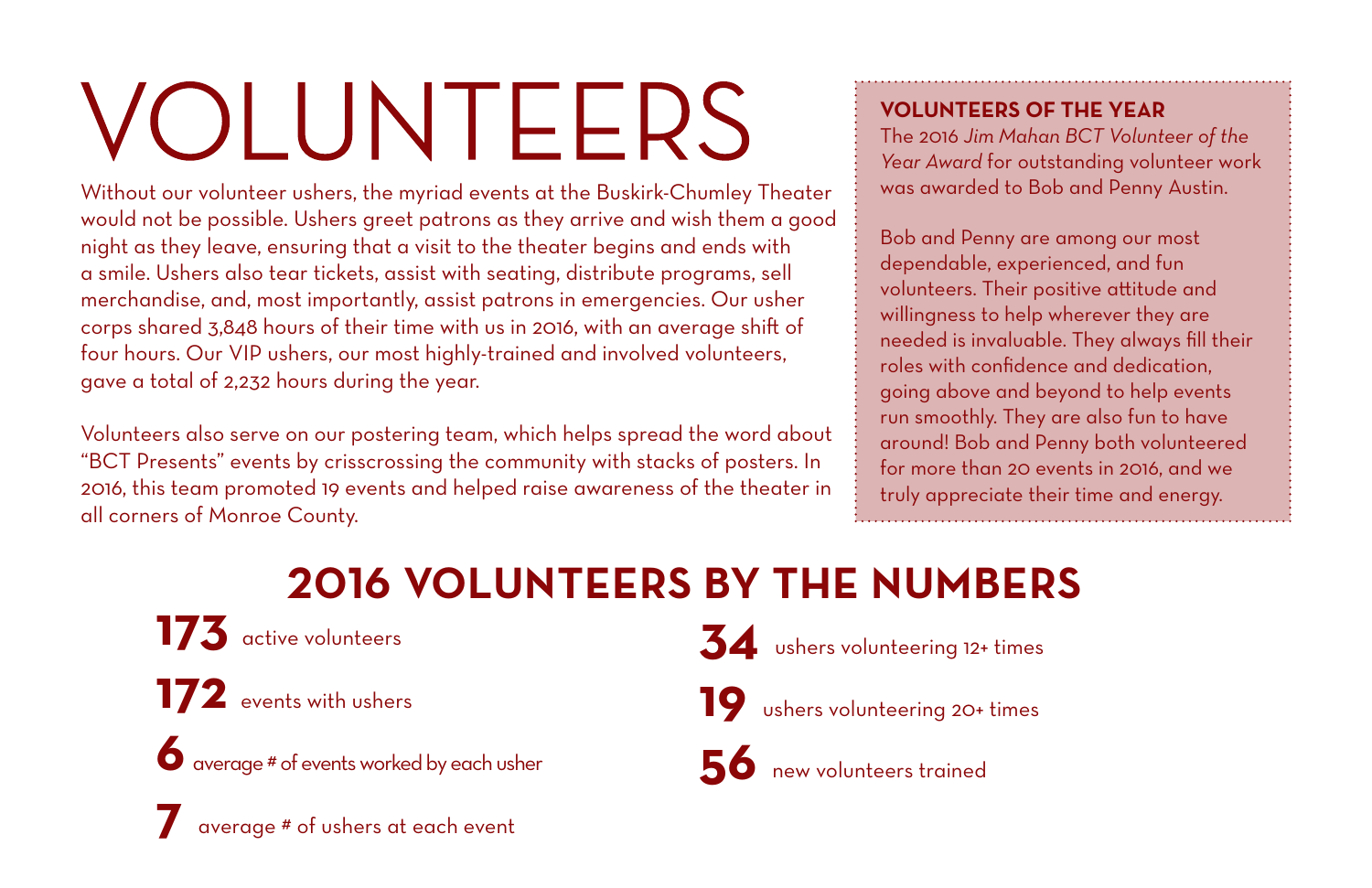### **SPONSORS**

Cardinal Spirits Ivy Tech Community College - Bloomington  $PREMIERE \equiv$ 

 $\equiv$  SUPPORT  $\equiv$ 

Big Red Liquors *Bloom Magazine* **FARMbloomington** Michael's Uptown Cafe Oliver Winery Trojan Horse Restaurant and Tavern

FAN

Fields of Agape Hyatt Place - Bloomington

**FDIEND** 

Bloomington Bagel Company Delphi Signs ISU May Agency



 $\equiv$  PREMIERE PLUS  $\equiv$ 





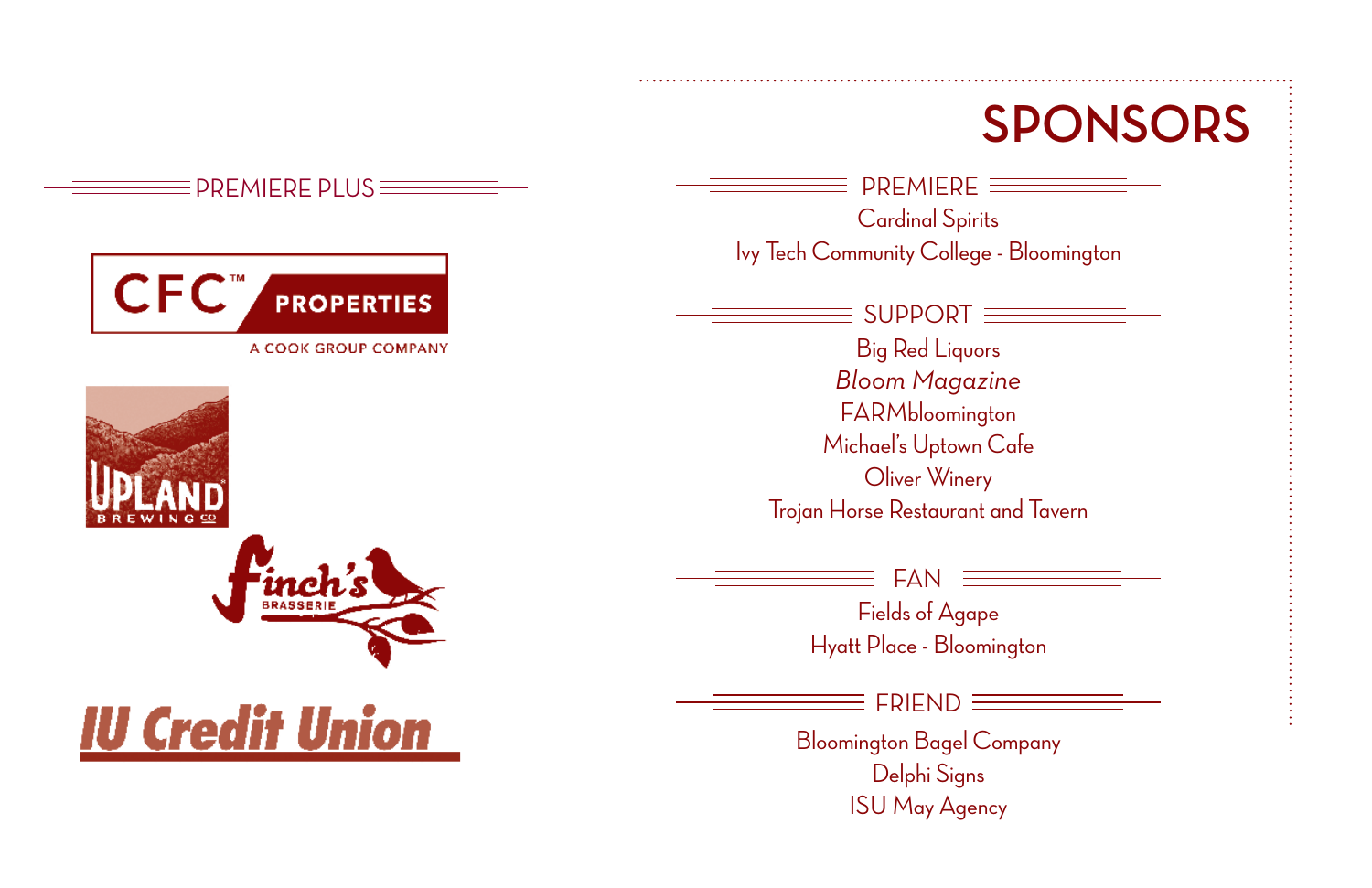### **Donors**

#### **DONOR LEVELS**

ENCORE \$2,000+  $MAPQUFF$  \$1,000 + SPOTLIGHT \$500+ **STANDING**  OVATION \$250+ APPLAUSE \$100+ CAST MEMBER \$50+

#### **ENCORE DONORS**

Ted Jones

### **MARQUEE DONORS**

Greg & Irene Martz Jeff Mease Miah & Jonathan Michaelsen Donald & Regina Moore Rob & Jane Parry Jesse P. Slokum Jenny Stephens & Kevin Robling David E. Stringer

#### **SPOTLIGHT DONORS**

Diane Buzzell Sandra Clark Patrick Counts & Tracy Sexton Paul & Courtney Daily John DePaemelaere & Susan Montgomery Catherine Dyar Frank Eberle EJ Ernsberger & Brandi Host Tom Gallagher Wayne Jackson Jenny Johnson Mallor Grodner Attorneys Shaun McDermott & Cheryl Sweeney Dr Jill Reitmeyer Jo Throckmorton & Jillian Kinzie Tim & Young Ae Tresslar

#### **STANDING OVATION DONORS**

Thom & Rosemary Balbier Harold A. Dumes & Marsha R. Bradford Mark & Katy Bradford Jane Clay & Gary Hafner Mike Conway Sandy & Devin DeWeese Gordon & Stephanie Dyott Efrat Feferman Rob Stone & Karen Green Stone Julie Paris & Daniel Grundmann Glenda Schulz & Faith Hawkins April Heltsley Jamie Hickman Ruth E. Hickman Martin & Linda Kaplan Peter & Wanda Katinszky Glorianne Leck & Susan Savastuk Michael & Mary Lostutter Rachael McAfee Danielle McClelland & Susan Ferentinos Michael McGregor Craig & Jennifer Newton Tom & Dee Rillo Tom & Cynthia Roberts Ann & Alan Schertz Chad Schultheis Bruce & Shannon Storm

Matt Stuebe Christopher Swanson Chris & Nancy Tresslar Hamilton - Van Der Cruysse Joseph S. Walker & Mary O'Shea Susan Wannamaker Charly & Martha Zuppann

#### **APPLAUSE DONORS**

Marielle Abell Charles & Kathy Aiken Robert & Jamie Andree Alain Barker & Liz Rosdeitcher Becky & Scott Higgins Dave & Jo Basey Caroline Beebe Mark W. Bender Richard Balaban & Julie Bloom Jeff Bloomgarden Betsy Borns Barb & Neal Bridgett Geoffrey Brown Cynthia Brubaker David Busch Lori Byers Dawn Callahan & Mike Hamilton Brian & Elise Calvi Duncan Campbell & Cathy Spiaggia Casey Jones Steve & Becky Carter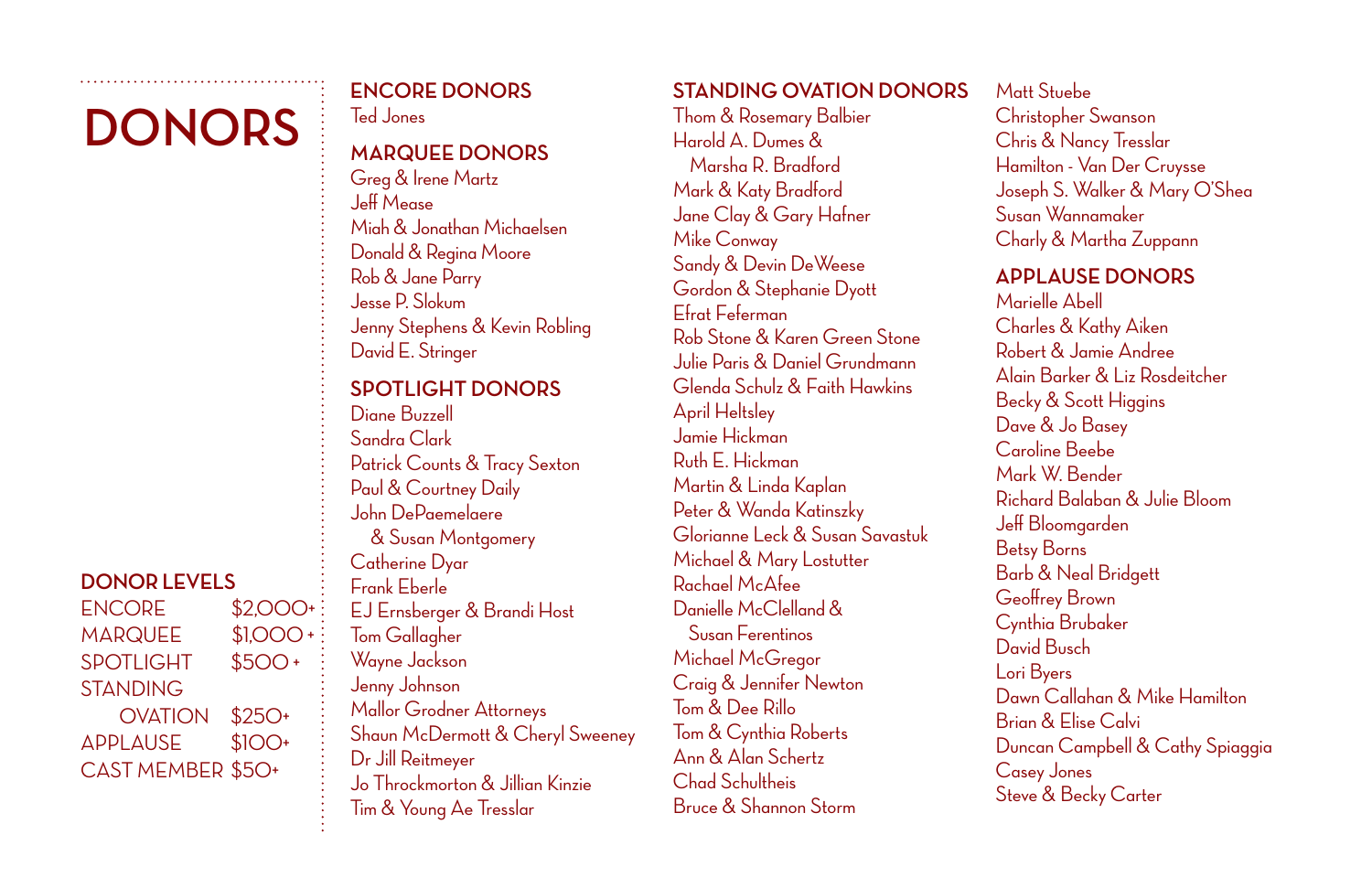#### **APPLAUSE DONORS, continued**

Keith & Caroline Clay Gary Clayton Emily Cooper Bunyan Wayne Craig Jeffrey & Cindy Lou Cregar Betty & Jerry David Pam & Jef Davidson & Family Sam Davis Theresa deMatas Elizabeth & Robert DeVoe Romayne & Damon Dorsey Tom & Cindy Duffy Kathie Durkel Dr. Luke & Shannon Eades Leanne Ellis Sheri Fella Frank & Martha Fitzgerald Malcom Fleming Patricia L. Foster Anne Fraker Suz Frederickson David Friedel & Ann Mahrdt Beth Gazley & Carl Weinberg Anthony Gerth Darrell Gilmore Dana Goode Gabrielle Goodwin & Robert Downey Christopher & Nancy Goss Charles Gray

Amy Greely Stephen Gregg Tom & Kati Guevara Jeff & Trish Gustaitis Clark Hadley Christopher & Emily Haile Jackie Hall Jo & Steve Ham Russell & Constance Hanson Jim & Jane Heckman Steve Hendricks Tyler Henke Heritage Trail Cafe & Coffee Roaster LuAnne & Bill Holladay Jennifer Hottell & Michael Voyles Tom Hougham & Ann Deutch W. Kelly & Linda Innis Lucas Johnson Helene Jones Kathy & Tom Kalotta Al & Julie Kamarauskas John & Mary Kennedy Peter Kinne Marion Krefeldt & Craig Stewart Laura Krise Faron Lake Diana Lambdin & Frank Lester Jacob & Erin Lish Randy & Jennifer Lloyd Donna Lafferty & Frederick Luehring

Bob & Alice McAuley Theresa McClure & Don Geyra James L. McLay Jane McLeod & Steve Krahnke In Memory of Russell Alexander Martin Gordon & Sue Means Patrick & Glenda Murray Cyndi & Dale C. Nelson Judith Oetinger Harold & Denise Ogren Gary & Melony Paine Jean & Frank Parker Deborah Piston Hatlen & Merril Hatlen John Ray Mark & Laura Reese Brian & Gretchen Robertson Jill Robinson & Russell Percifield Don & Melinda Seader Nancy Shin Charlie & Linda Sinex David Sipes Margaret Sitzman Esther Smail Cindy Spahr John Spieth Liz & Ron Stanhouse Rebecca Stanze Jeffery Stevens Carney & Dorothyann Strange Tony Tadey

### **Donors**

Marcia Taylor Gary Taylor James Thomas Theresa Thompson Terry R. Usrey Candice Foss & Armen Vartian Maria & Ron Walker Greg Waller & Brenda Weber David Walter Annie Walters John Warner Sandy Washburn & Mike Long Greg & Kim Watson Steven & Kathleen Weller Marcy Wenzler Allen R. & Nancy B. White Kelly & Jeff Whitmer Douglas Wissing Matt Woodard Sherril York Charlotte Zietlow Ralph Zuzolo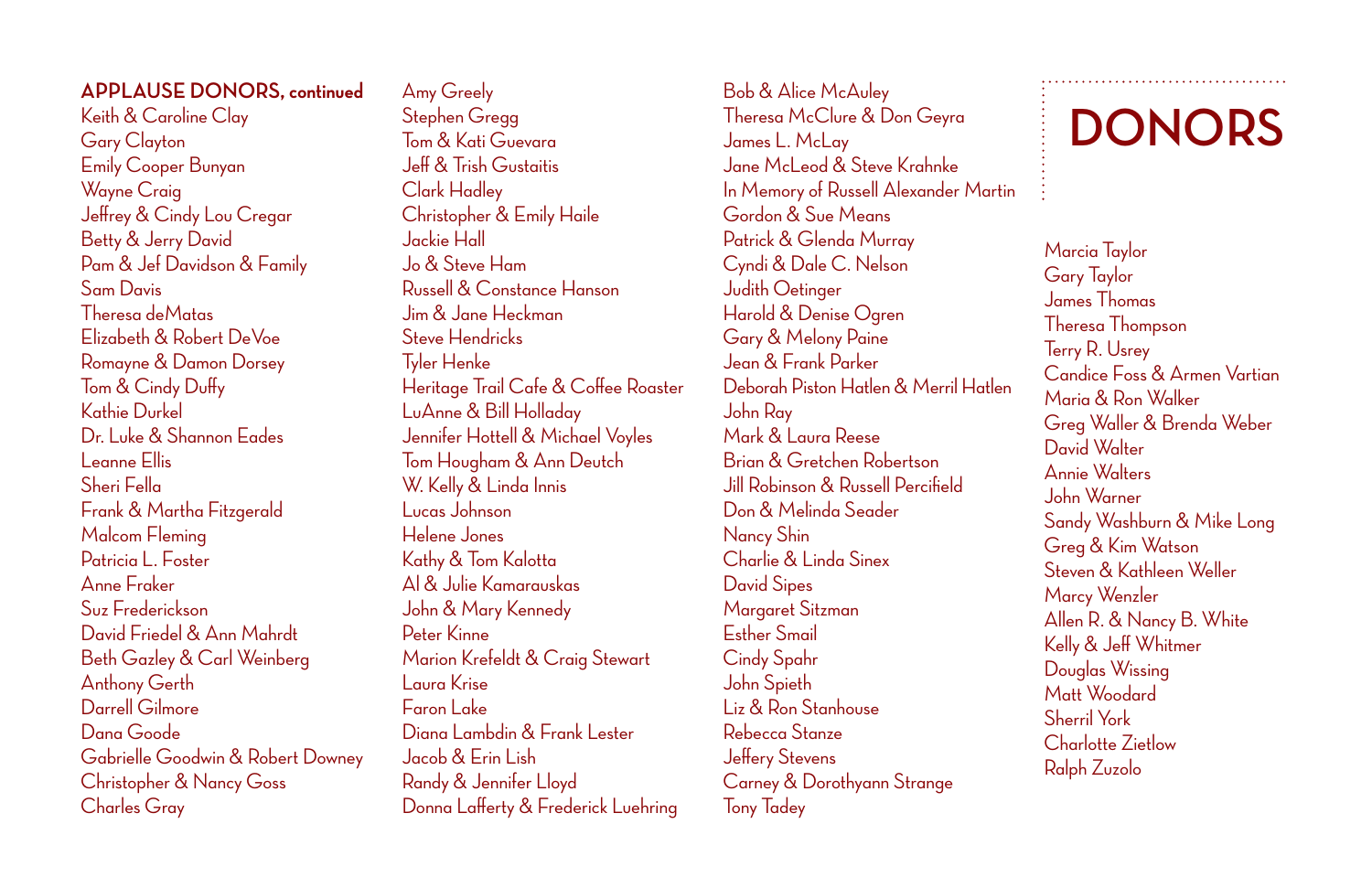#### **CAST MEMBER DONORS**

Janie Ackerman The Albanese Family Andy & Kim Allard Mariella Arredondo Nick & Brenda Aschliman Ruth Aydt Steve & Candi Bailey Jennifer Bass & Michael Hamburger Cindy & Thom Benson Kim Bergan Mr. Berkley & Mrs. Gomez-Berkley Ed & Wendy Bernstein Beth & Birk Billingsley Lee Bittner & Cathy Stone Mike Litwin & Mary Blizzard Terry Border Patrick Brantlinger Michele Brentano Brian Bruner Lauren J. Bryant Stephanie Burks Jeffrey & Carol Buszkiewicz Rita & Hannah Calvert Tina Carter Mark & O'Connell Case Martina Celerin & Jim Drummond Chat Chatterji Rhonda D Clower Annie Corrigan & Sarah Gordon Judy & Jack Crandall

Dennis Cromwell Jack E. Davis Sandra Dolby Jack Doskow Allan & Ann Edmonds David & Tyler Kate Ferguson Mark Figg Lucy Fischman Flynn/Wittmann Family Lee Formwalt Jan K. Gardner Peter Giordano Mary Goetze George Gregor Charlotte Griffin David B. Gudkese, M.D. Cheryl A Halter Jim & Suzanne Halvorson Carolyn Hammerschmidt Linda Handelsman Becky & Kristin Hardy Mark Hurley G. Bruce Johnson Leah Ketcham Joseph Kielar Myra Kirk Jason Kramer Lane Lewis Wade Lewis Alex Lopes & Claudia Costa Margaret Ludwig

Russell Lyons Kevin S. MacDowell Pam MacLaughlin Thomas Martin William D. Marvin Matheu Architects, PC. Luci McKean Ellen Michel Jason Miller & Sarah Carmichael-Miller Jim & Bevo Muehling Suzanne O'Connell & Eric Fritz Tim & Angela O'Malley Jennifer Palmer Leslie Parrish Marvin & Terry Pate Chris Paulsen & Deanna Medsker Natalie Perfetti Roger & Nancy Pfingston Ron & Frona Powell Mike Prentice James Quinn Charles L. Railsback Betsy Reinbold & Tana McElhinney Bob & Pat Schenkenfelder Ewan & Lyndsey Schmid Beth Sego Peter Seybold & Cindy Bergquist Amina Shabani Alaina Shonkwiler Jay Sissom Gary Staley

### **Donors**

Debra Steinhauer Mark & Jinny Thompson Warren Palmer & Barbara Thornburg Sharlene Toney Mark Trela Timber Tucker Wolfgang & Judy von Buchler Buck & Carolyn Walters Sherry Watkins Bob & Sandy Weith Christy White Rich & Janet Wienman Susan & Andy Williams Beata Winnicka Anne & Gordon Wishard Mark & Diana Zukerman  $The AObers$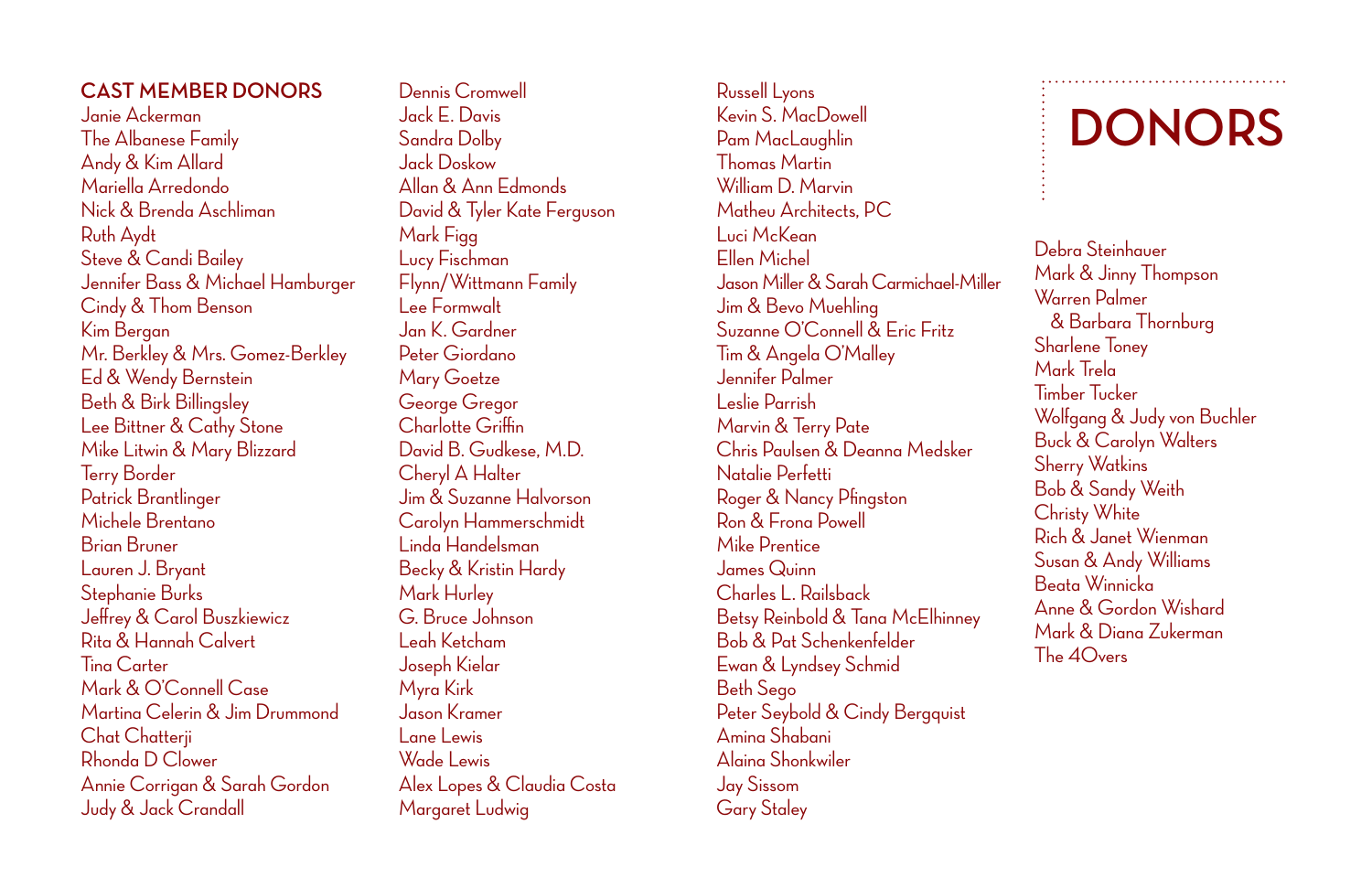## **OTHER Support**

The Buskirk-Chumley Theater is owned by the City of Bloomington and operated by BCT Management, Inc., a private nonprofit.

Long-term institutional support comes from these community organizations:

visit**bloomingt** of com



The mission of BCT Management, Inc. is to develop the Buskirk-Chumley Theater as a high-quality and widely accessible community resource and performance venue, operated in a fiscally responsible manner.

Support from the City of Bloomington, grants, corporate sponsors, and our many community donors helps maintain this historic community resource and brings a diversity of programming to our stage each year, including events that educate, entertain, and inspire.

Additional 2016 funding included a grant from the City of Bloomington's Commission on the Status of Women, which allowed our executive director to attend a professional development conference. In addition, funding from Indiana Humanities allowed us to expand and revise our exhibit on the history and influence of the theater since its construction in 1922.

The BCT receives an Arts Operating Support Level II Regional Initiative Grant from the Indiana Arts Commission.

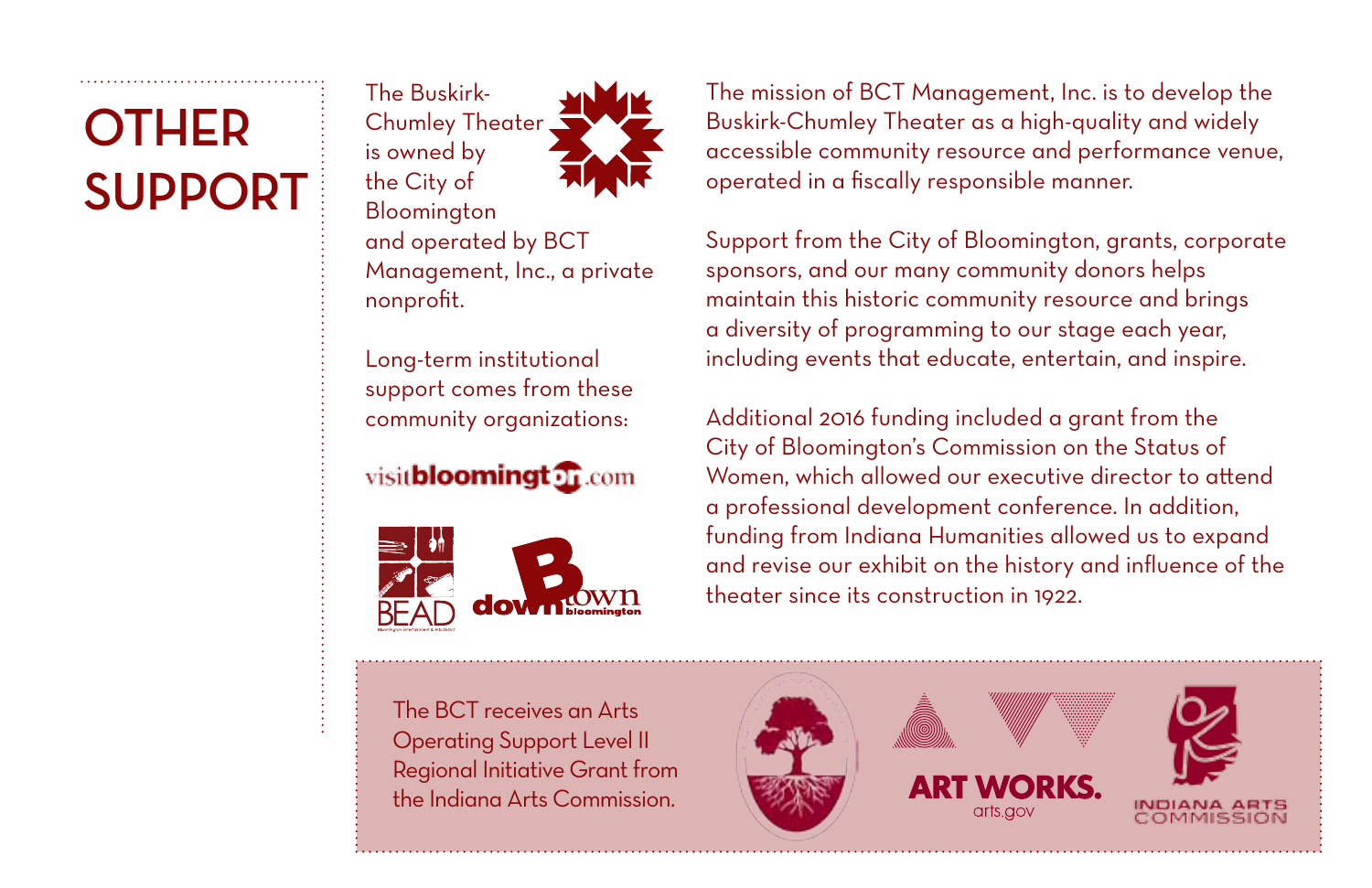"I've seen many movies at the old Indiana Theater so it holds many fond memories. I like it that, in the restoration, the old 'feel' of the theater remained intact."

-- Patron at Keb' Mo' concert

"This was our first visit but we will definitely be back."

-- Fan of Pigpen Theatre Co.

"All of us on the Amethyst Board really appreciate all your help in making this such a good fundraiser and a fun event." -- Sandy Washburn, Amethyst House

"I remember seeing movies there when I first came to Bloomington in the 60s. Especially with the iconic signage, it speaks to me of the value Bloomington has for its history, and for the arts." -- Carrie Newcomer fan

"I like that it is intimate and brings you closer to the artists. I like the feeling of stepping back in time."

-- Patron at John Mayall concert

"We are greeted like family." -- Fan of Sweet Honey in the Rock & Ladysmith Black Mombazo concert

**PEOPLE SAY...** The BCT did not offer the Arts Start TICKET DONATIONS "If the BCT did not offer the Arts Start Up program, my dream of creating Shimmy Con may not have become a reality."

-- Eiko Kocher, Shimmy Con founder

"I am a fan because there is a variety of shows and volunteer opportunities; I think the venue is a community treasure."

-- Patron at Carrie Newcomer concert

"I feel lucky to live in a place where there are so many people and organizations that value arts, culture and a sense of community."

-- Indiana University student working on a class project

"Historic theaters are my favorite buildings. Love that the BCT is central to downtown and the seats are all great."

-- Fan at Del McCoury concert

"It reflects the best of Bloomington." -- Fan at Hasan Minhaj performance

"It is a big honor for me to be part of this lovely family and I will be so proud to say that I am an alumni of the Buskirk-Chumley Theater."

-- Qianqian Dong, summer intern

Each year, the Buskirk-Chumley Theater donates dozens of ticket vouchers to other nonprofits for auctions or raffles at their fundraising events. The BCT is pleased to support a wide variety of community initiatives in this way.

"Your [donation] helps us support our mission of educating Congolese students in leadership and problem solving skills that demonstrably improve their lives and the lives of their families and community."

-- Giving Back to Africa

"We are grateful to have you as a partner in our mission: providing therapeutic equine programs to individuals with disabilities, impairments and chronic illnesses. "

-- People and Animal Learning Services

"Our [event] raised funds for the preservation and conservation of exhibits at the History Center."

-- Monroe County History Center